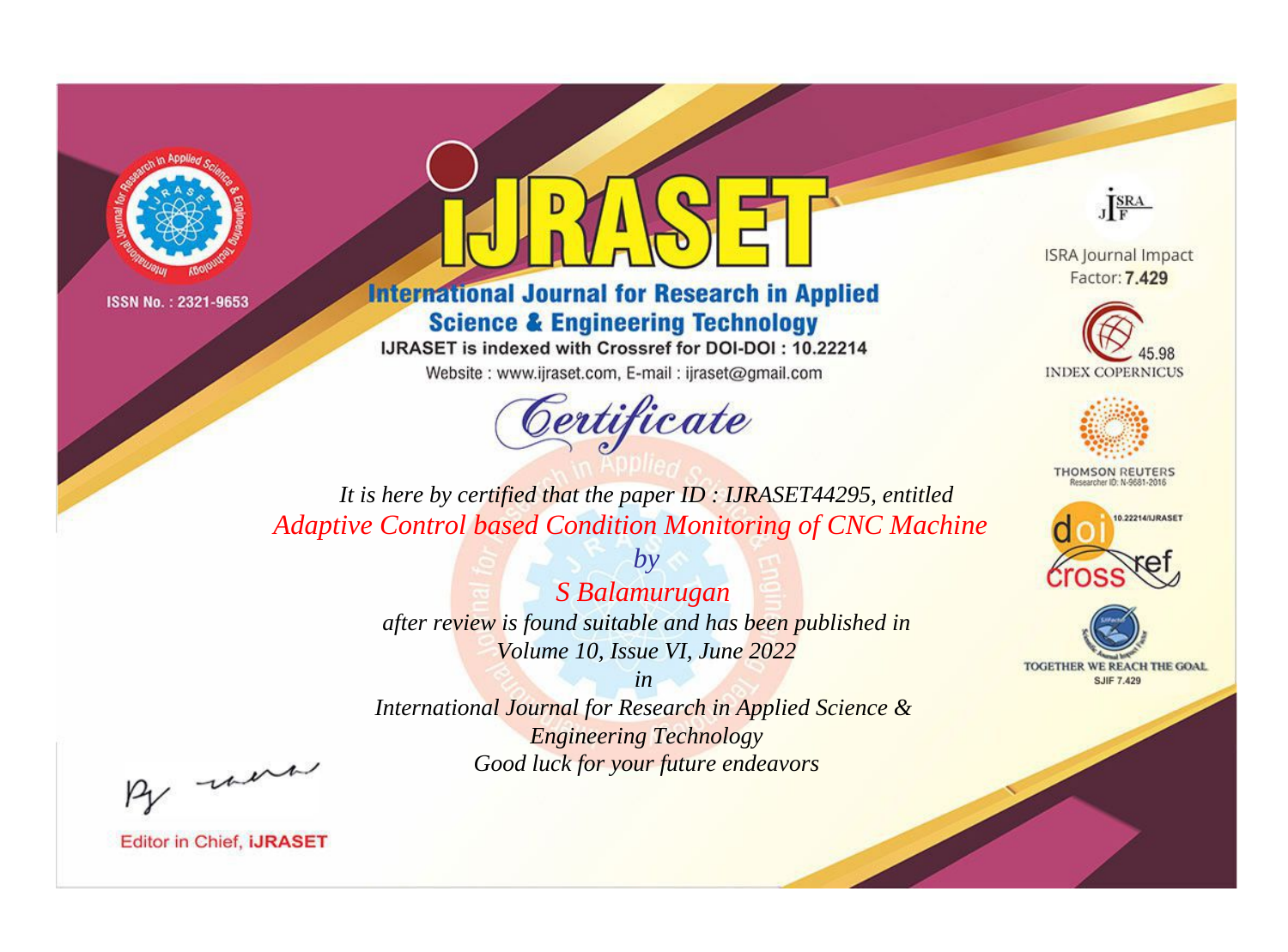



**International Journal for Research in Applied Science & Engineering Technology** 

IJRASET is indexed with Crossref for DOI-DOI: 10.22214

Website: www.ijraset.com, E-mail: ijraset@gmail.com



JERA

**ISRA Journal Impact** Factor: 7.429





**THOMSON REUTERS** 



TOGETHER WE REACH THE GOAL **SJIF 7.429** 

*It is here by certified that the paper ID : IJRASET44295, entitled Adaptive Control based Condition Monitoring of CNC Machine*

> *by R. Vasanthakumar after review is found suitable and has been published in Volume 10, Issue VI, June 2022*

> > *in*

*International Journal for Research in Applied Science & Engineering Technology Good luck for your future endeavors*

By morn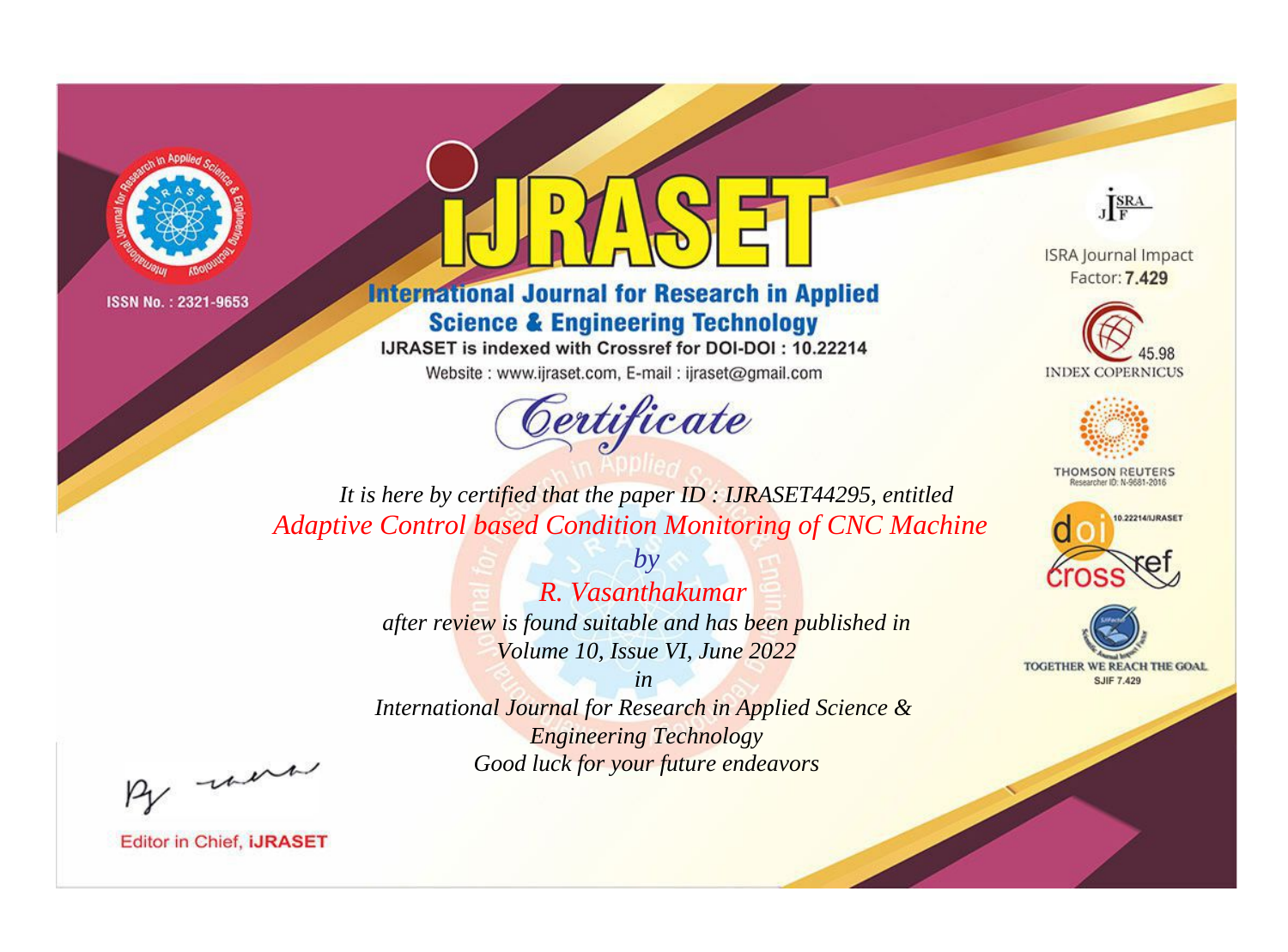



**International Journal for Research in Applied Science & Engineering Technology** 

IJRASET is indexed with Crossref for DOI-DOI: 10.22214

Website: www.ijraset.com, E-mail: ijraset@gmail.com



JERA

**ISRA Journal Impact** Factor: 7.429





**THOMSON REUTERS** 



TOGETHER WE REACH THE GOAL **SJIF 7.429** 

*It is here by certified that the paper ID : IJRASET44295, entitled Adaptive Control based Condition Monitoring of CNC Machine*

> *R. Sudarshan after review is found suitable and has been published in Volume 10, Issue VI, June 2022*

*by*

*in* 

*International Journal for Research in Applied Science & Engineering Technology Good luck for your future endeavors*

By morn